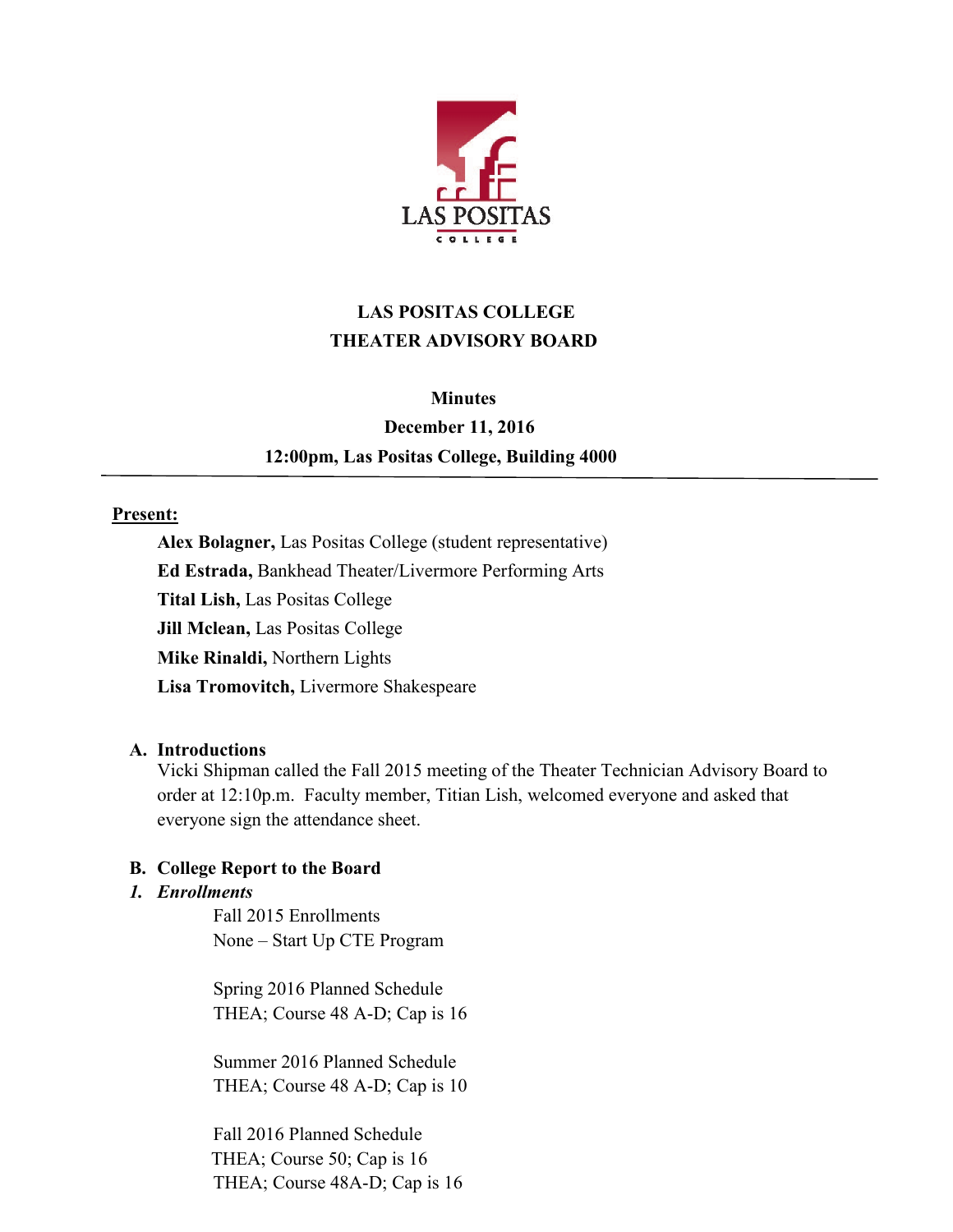THEA; Course 50L; Cap is 16

Spring 2017 THEA; Course 48 A-D; Cap is 16 THEA; Course 50; Cap is 16 THEA; Course 51; Cap is 30

**Discussion:** Faculty member Titian Lish explained how the classes are cross listed to facilitate collaborative projects. Next Fall, Stage Craft is on the schedule with a future goal of offering Stage Craft each semester. Jill MacLean asked for a general overview of Stage Craft which was the provided by Titian Lish.

#### 2. *Review of Course Outlines (future updates)*

Program course outlines were provided to the Advisory Board for review and updates provided at the next meeting. Board members were asked to advise if any gaps, improvements and/or suggestions for future course outline updates.

 **Discussion:** Lisa Tromovitch of Livermore Shakespeare Theater asked how long it would take the state to approve any updates. Faculty indicated that the state may take up to a year to approved updates. In fact, the Theater Technician certificate has been awaiting approval for close to a year now. Board members were disappointed with the length of time it takes. Ms. Tromivitch also mentioned that it will be important with any review that the Board keep in mind practical instruction versus theory for this discipline.

#### 3. *Special Projects*

Faculty Titian Lish provided an update of the Certificate of Achievement in Theater Technician. Primary objective of the certificate is for the students to gain an entry-level skill sets equipping them with the knowledge to become valuable employees in stage craft, lighting, painting, costumer coordination, and sounds systems. The certificate may lead to a transfer degree as the students would only need one more THEA course plus their individual general education requirements.

**Discussion:** Inquiries from board members about transferring. Titian Lish explained the new ADT process enabling students to take lower division plus general education at Las Positas College and transfer to a CSU/UC which are now mandated to require students to only take another 60 units to receive a Bachelor's degree. Ms. Lish research to CSU/UC undergraduate curriculum to confirm that LPC's classes are at freshman and sophomore level therefore when students to transfer to university, they will be at junior level.

There was additional discussion about internships and workbased learning. The Advisory Board members agreed that internships are valuable to students' learning outcomes and skills development. All were in agreement to take on student interns not only in theater technology but in marketing, box office management, accounting, interior design, and media development. The performing arts industry employes many occupations.

Key Advisory Board member, Carol Hovey, was not able to attend this meeting